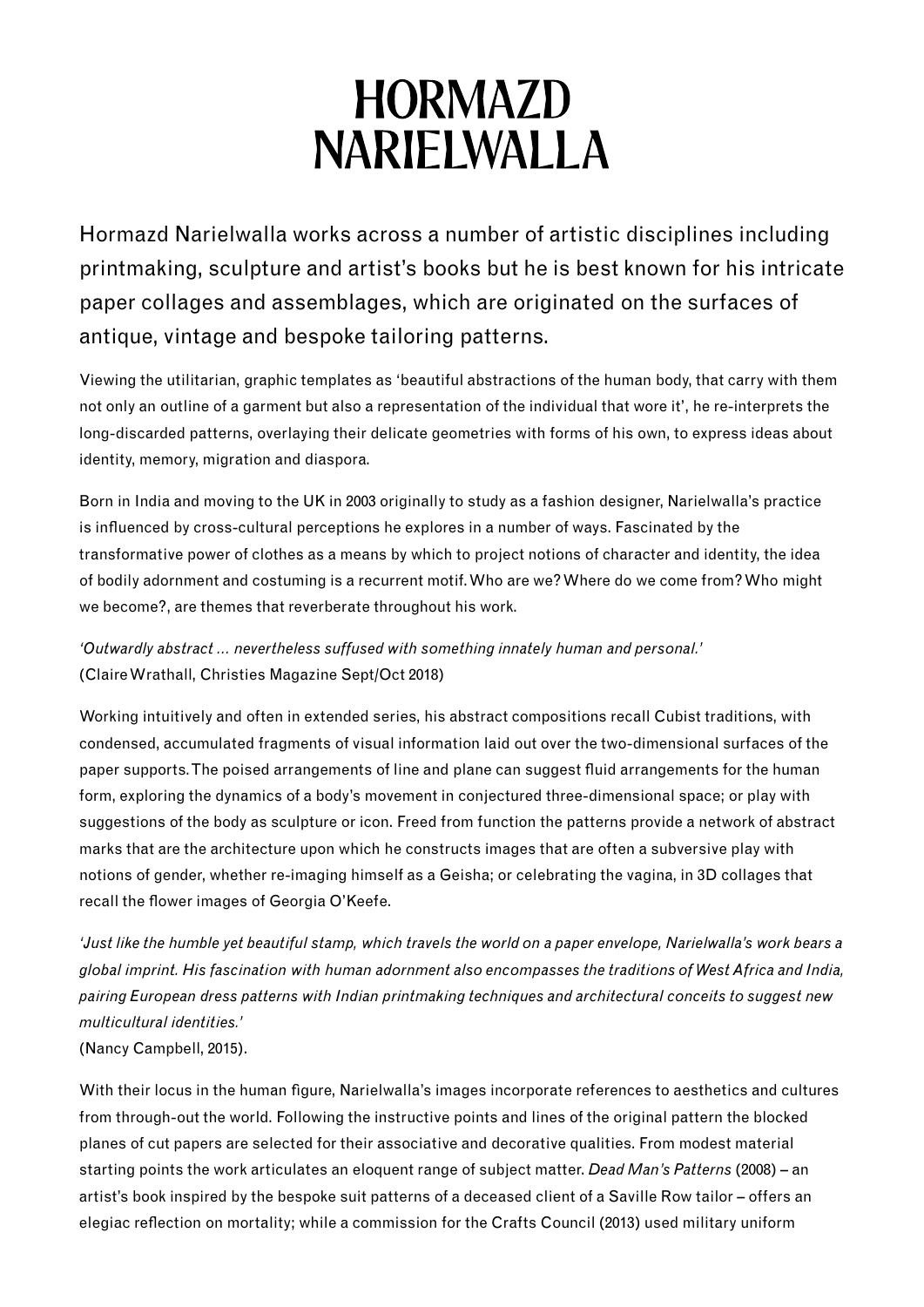patterns from 1850 – 1947, in a sculptural installation that examined colonial narratives of the British Raj. *Lost Gardens* – an on-going series of collages that resemble delicate cartographic remnants embellished by passages of vivid colour – is inspired by the memory of a vanished rose garden of the artist's childhood. *Rock, Paper, Scissors* (2020) – a sequence of 100 small-scale works made on the pages of a 1906 sewing manual – responds to the sculpture of Barbara Hepworth, referencing her signature pierced forms with apertures cut into the layers of applied paper.

In a number of works that reference iconic figures Narielwalla fuses ideas of form and decoration, transforming the human figure itself into a kind of abstract sculpture. A print commission published by the Victoria and Albert Museum for the exhibition 'Frida Kahlo: Making Herself Up' (2018), was based on a sequence of collages that celebrates the Mexican artist's use of traditional costume in forging her distinctive and lasting visual identity. Coco Chanel (whose radical designs did so much to liberate the female body) is the focus of images that layer together intricate arrangements of pattern papers in an allusion to the skills involved in couture. *Diamond Dolls* (2020), a recent series of collages and limited edition artist's book, depict a repeated motif of David Bowie's 'Ziggy Stardust' persona that celebrate the singer's shape-shifting ability to project different identities through dress, make-up and performance. Each figure is defined by highly individual, sculptural costuming that allude to the gender-fluid traditions of kabuki and onnagata, which influenced Bowie in his approach to challenging conventions about sexuality and gender.

*'As a young gay man growing up in India, Western culture hardly permeated. It seeped in very gently, drop by drop. Then in the 1990s MTV started broadcasting music videos from the West and my first glimpse of David Bowie was from the 1970s, with his bright red hair and green, glass-like eyes. His beauty captured my imagination immediately. He showed me a different kind of masculinity in the character of Ziggy Stardust – the hair, the make-up, the costumes, in addition to his music and stagecraft.*

*'Bowie's shape-shifting ability to create different personas was the starting point for images that at their basis explore ideas of transformation into another self. My dancing dolls are a form of celebration. Highly decorative and drawing on an extensive collection of papers I have sourced from all over the world, ranging from Japanese Chiyogami, Nepalese Lokta, Dutch gold and hand-blocked papers. Beauty as a form of seduction.'*  (Hormazd Narielwalla, June 2021)

#### **CV**

| 2009 – 2014 University of the Arts, London. PhD in Fine Art                      |
|----------------------------------------------------------------------------------|
| 2006 – 2007 University of Westminster, London. MA Fashion Design & Communication |
| 2003 – 2006 University of Wales, Newport. BA Fashion Design                      |

#### **Selected Solo Exhibitions**

- 2022 *Pattern Symphony,* The Mansard Gallery, London
- 2021 *Diamond Dolls*, Eagle Gallery/EMH Arts, London
- 2020 *Rock, Paper, Scissors,* Eagle Gallery/EMH Arts, London
- 2016 *Lost Gardens,* Southbank Centre, London
- 2015 *Solo Showcase,* Fashion Museum, Bath
- 2014 India Art Fair 2014, Birla Academy of Art and Culture
- 2009 *A Study On Anansi,* Paul Smith, London